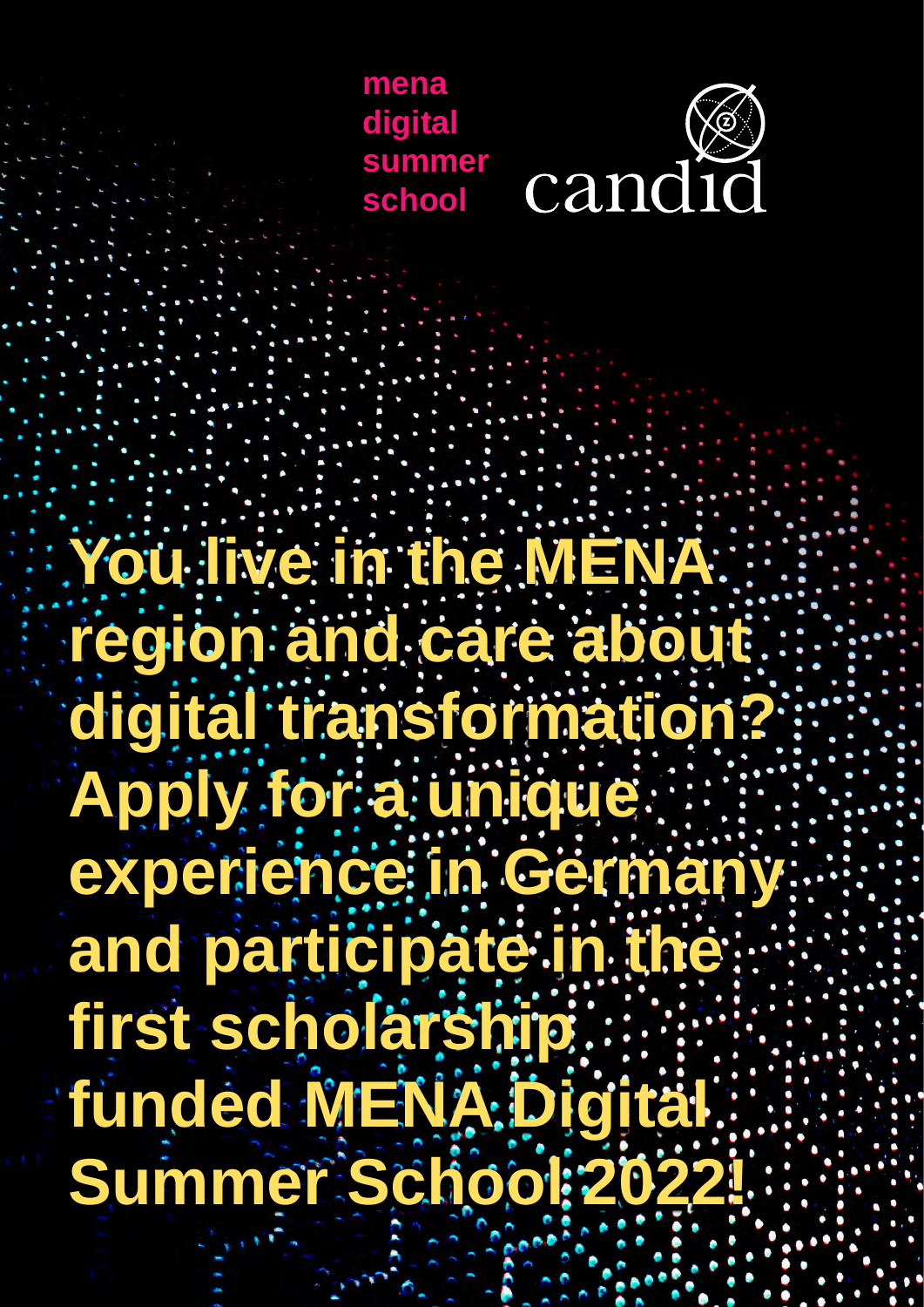

**mena digital summer school 2022**



# **Call for Applications MENA Digital Summer School 2022**

Fact Box

**Application Deadline:**

July 6, 2022. 0:00 CET

with

**Format**

hybrid program (online and in-person modules)

**Online Teaching dates:**

September 7-10, 2022 (3-4 days)

**In person program starts:**

Sept 25, 2022 (7 days)

**In person program ends:**

October 3, 2022

#### **Location:**

Germany (Berlin and North Rhine-Westphalia)

### **Costs**:

The scholarship covers course participation, flight costs, as well as accommodation and travel costs during the in-person module in Germany. **Eligibility:**

Participants of the MENA Digital Summer School will be particularly successful graduate students and young entrepreneurs between the age of 20 and 40, who show particular promise in their respective fields of endeavour.

Applicants shall be nationals of the following states and currently reside in their country of origin or another state of the MENA region (Middle East & North Africa): Mauretania, Morocco, Algeria, Tunisia, Libya, Egypt, Sudan, Yemen, Lebanon, Syria, Jordan, Palestinian Territories, Iraq, Djibouti, Comoros, member states of the GCC). Participants are expected to apply with a project idea for digital innovation.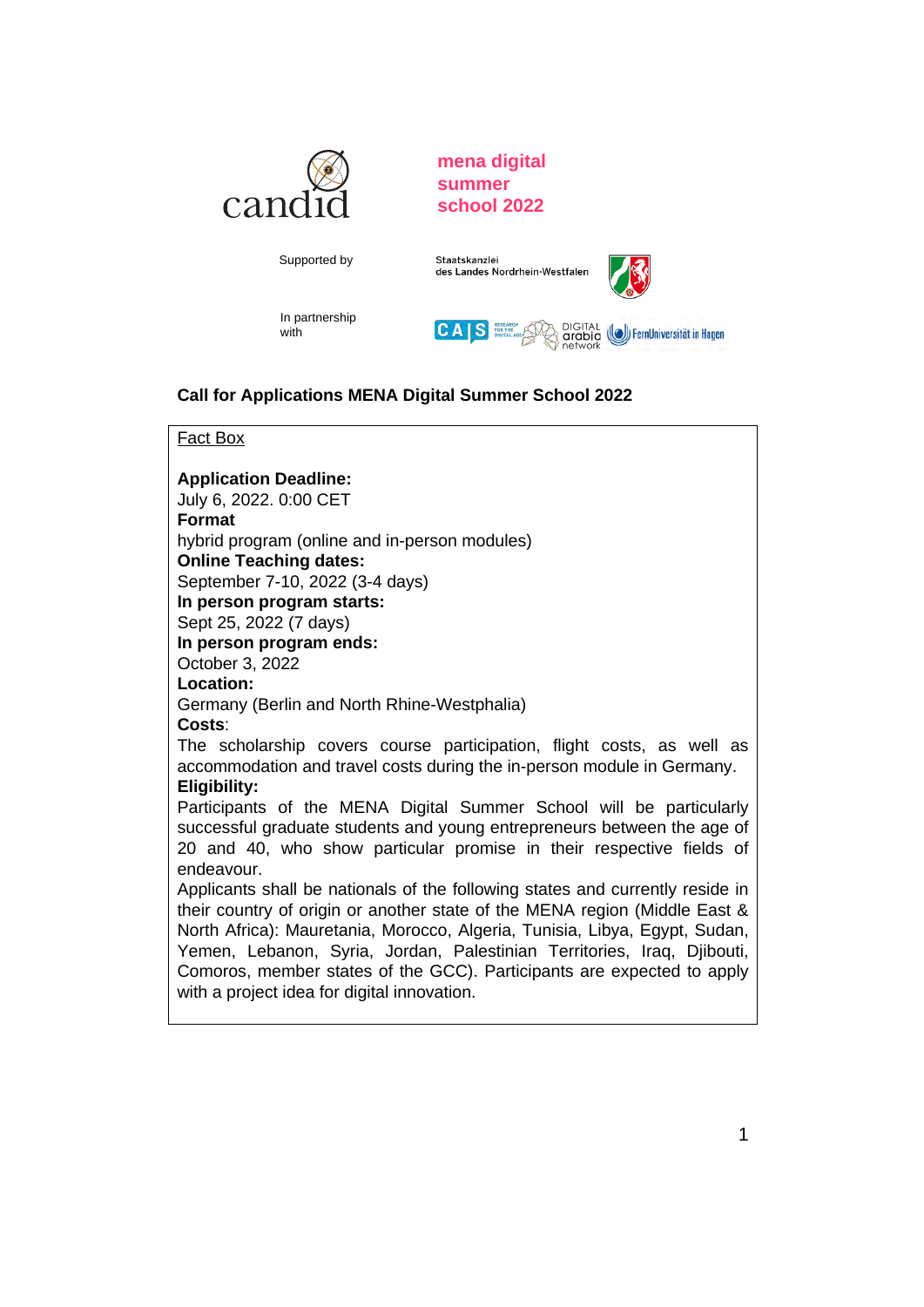## The MENA Digital Summer School is a hybrid seminar on digital transformation targeting aspiring innovators from the MENA region in the field of digital transformation. The course aims at providing MENA relevant best of class learning. It uses cases and business contacts that will enable digital managers of the region to develop their transformation projects, initiatives, and policies successfully. MENA DSS brings together like-minded people from different crafts and professional backgrounds.

The course will include practical modules on data management, machine learning, strategic planning, design and management methods, transformation management, technical foresight, smart cities, as well as tackling socio-economic issues of digitization in the MENA region. Moreover, field visits to communities and sessions with experts and leaders in the spheres of business, politics, economy, culture, academia, and media in Germany are offered. The course will also provide electives that relate to the projects/aspirations of the participants (e.g. MENA-platform strategies, digital culture, women in tech-networks, and more).

The seminar is organized by the Candid Foundation and supported by the Chancellery of the State of North Rhine Westphalia, *Einstein Centre Digital Future* in Berlin, *FernUniversität* in Hagen, Germany's leading distance learning university and the *Digital Arabia Network* (DAN), a lab for the digital future of the Arab world, which extends from the MENA region to the European diaspora. Parts of the program are contributed by the *Center for Advanced Internet Studies* (CAIS), Bochum.

## **Background**

Alongside anthropogenic climate change and global population growth, the digital transformation of the world's economy is a universal challenge that requires innovative, cooperative and multilateral solutions – all the more so in the Middle East and North Africa (MENA) region. Challenges caused by the digitization of economies and automation already exacerbate existing faultlines in the region. They already have a detrimental impact on the most vulnerable groups in the labour market, such as women and young people. Our summer school aims to address the challenges of digitization in an innovative, interdisciplinary and forward-looking way to educate and inspire experts on digital transformation, by putting the students and their projects in the foreground.

The summer school is chaired by the digital transformation expert, economist and political scientist **Prof. Ayad Al-Ani** and **Daniel Gerlach**. Al-Ani, a former executive partner with Accenture, is an associated member of the Einstein Center Digital Future and teaches at Stellenbosch University, Cape Town and Basel University, Switzerland.

### **Aim**